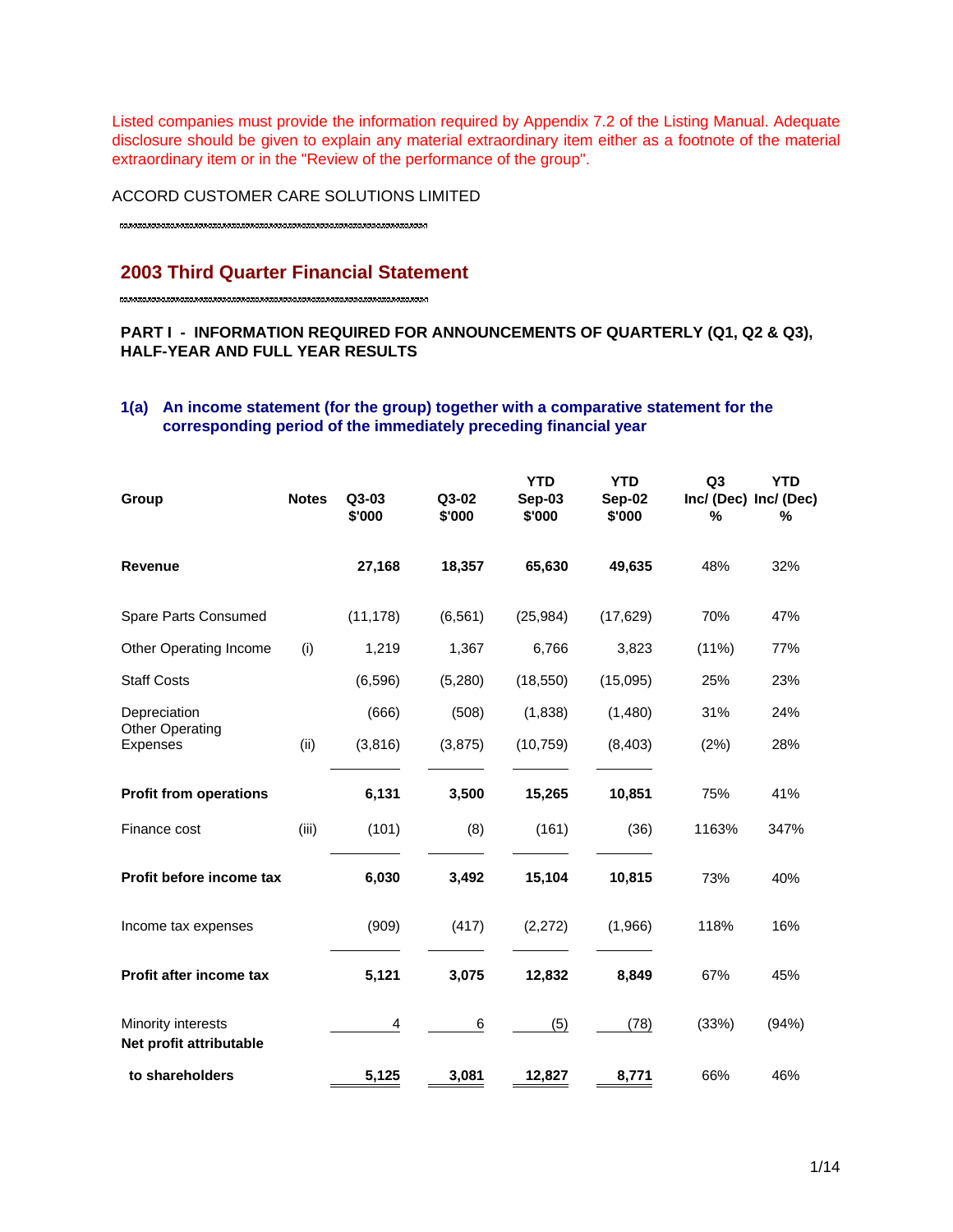## **1(a)(i) Other operating income consist of the following:**

|                                                             | <b>Note</b> | $Q3-03$<br>\$'000 | Q3-02<br>\$'000 | YTD<br>Sep-<br>03<br>\$'000 | <b>YTD</b><br>Sep-<br>02<br>\$'000 |
|-------------------------------------------------------------|-------------|-------------------|-----------------|-----------------------------|------------------------------------|
| Management and corporate advisory                           |             |                   |                 |                             |                                    |
| fees                                                        | 1           | 1,077             | 1,286           | 3,102                       | 1,286                              |
| Royalty                                                     |             |                   |                 | 1,238                       | 530                                |
| Foreign currency exchange gain                              | 2           | 90                | 65              | 1,811                       | 367                                |
| Interest income<br>Imputed cost of free inventories now     |             | 44                |                 | 119                         | 157                                |
| sold                                                        |             |                   |                 |                             | 765                                |
| Government grant                                            |             |                   |                 | 229                         |                                    |
| Rental income<br>Reimbursement of expenses by a<br>minority |             |                   |                 |                             | 5                                  |
| shareholder                                                 |             |                   |                 |                             | 109                                |
| <b>Others</b>                                               |             | 8                 | 16              | 267                         | 604                                |
|                                                             |             | 1,219             | 1,367           | 6,766                       | 3,823                              |

#### **Note 1 : Management and corporate advisory fee**

The Group has entered into management and corporate advisory agreements with third parties to manage the operations for five companies in the People's Republic of China ("PRC"), India and Singapore. Three of these agreements will continue until such time when the parties thereto shall mutually agree to terminate the agreements. The fourth agreement is a long term agreement unless terminated at an earlier date and the fifth agreement is a two-year term agreement unless terminated at an earlier date. The scope of services includes, *inter alia,* managing the day-to-day operations, providing necessary technical support, conducting market surveys, developing annual business plan and providing training of management and technical personnel.

#### **Note 2 : Foreign currency exchange gain**

Foreign currency exchange gain in third quarter of 2003 has reduced significantly as compared to the preceding two quarters as the Group has adopted a more conservative foreign exchange management policy in line with the Group's long term objective of hedging.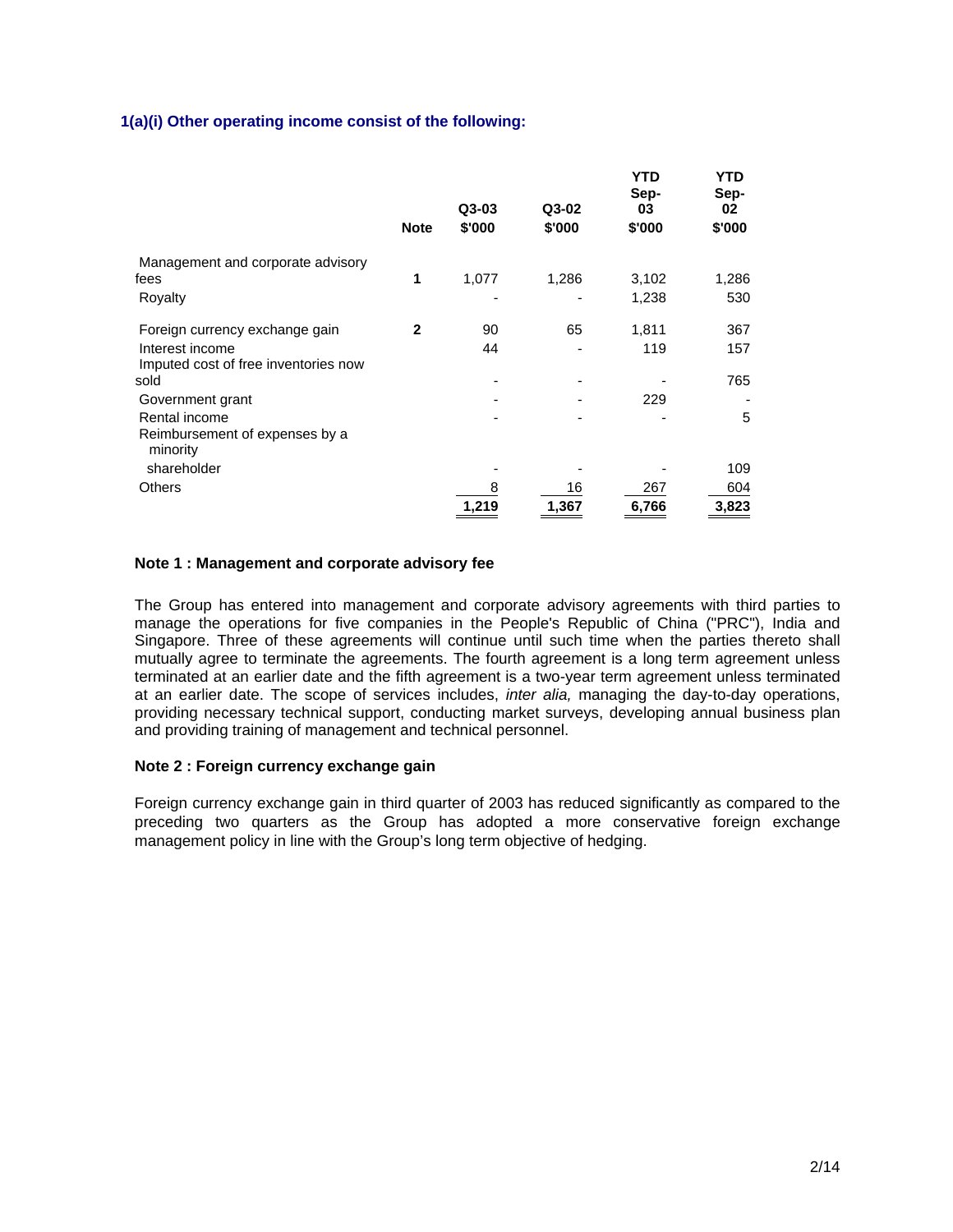# **1(a)(ii) Included in other operating expenses are the following:**

|                                                               | Q3-03<br>\$'000 | $Q3-02$<br>\$'000 | <b>YTD</b><br>Sep-03<br>\$'000 | <b>YTD</b><br>Sep-02<br>\$'000 |
|---------------------------------------------------------------|-----------------|-------------------|--------------------------------|--------------------------------|
| Amortisation of goodwill<br>Loss on disposal of               | 162             | 155               | 520                            | 368                            |
| property, plant and equipment<br>Minimum lease payments under | 4               | 5                 | 4                              | 68                             |
| operating lease<br>Reversal of allowances for                 | 1.311           | 1,089             | 3,560                          | 2,238                          |
| doubtful trade receivables                                    |                 | (26)              | (46)                           | (162)                          |

# **1(a)(iii) Finance cost consist of the following:**

|                                             |    |             | $Q3-03$<br>\$'000 | Q3-02<br>\$'000 | <b>YTD</b><br>Sep-03<br>\$'000 | <b>YTD</b><br>Sep-02<br>\$'000 |
|---------------------------------------------|----|-------------|-------------------|-----------------|--------------------------------|--------------------------------|
| Interest<br>expense<br>companies            | to | non-related |                   |                 |                                | 28                             |
| Interest on bonds<br>Interest on bank loans |    |             | 101               | 570<br>8        | 161                            | 1,710<br>8                     |
|                                             |    |             | 101               | 578             | 161                            | 1,746                          |
| Recovery of interest expense                |    |             | 101               | (570)<br>8      | 161                            | (1,710)<br>36                  |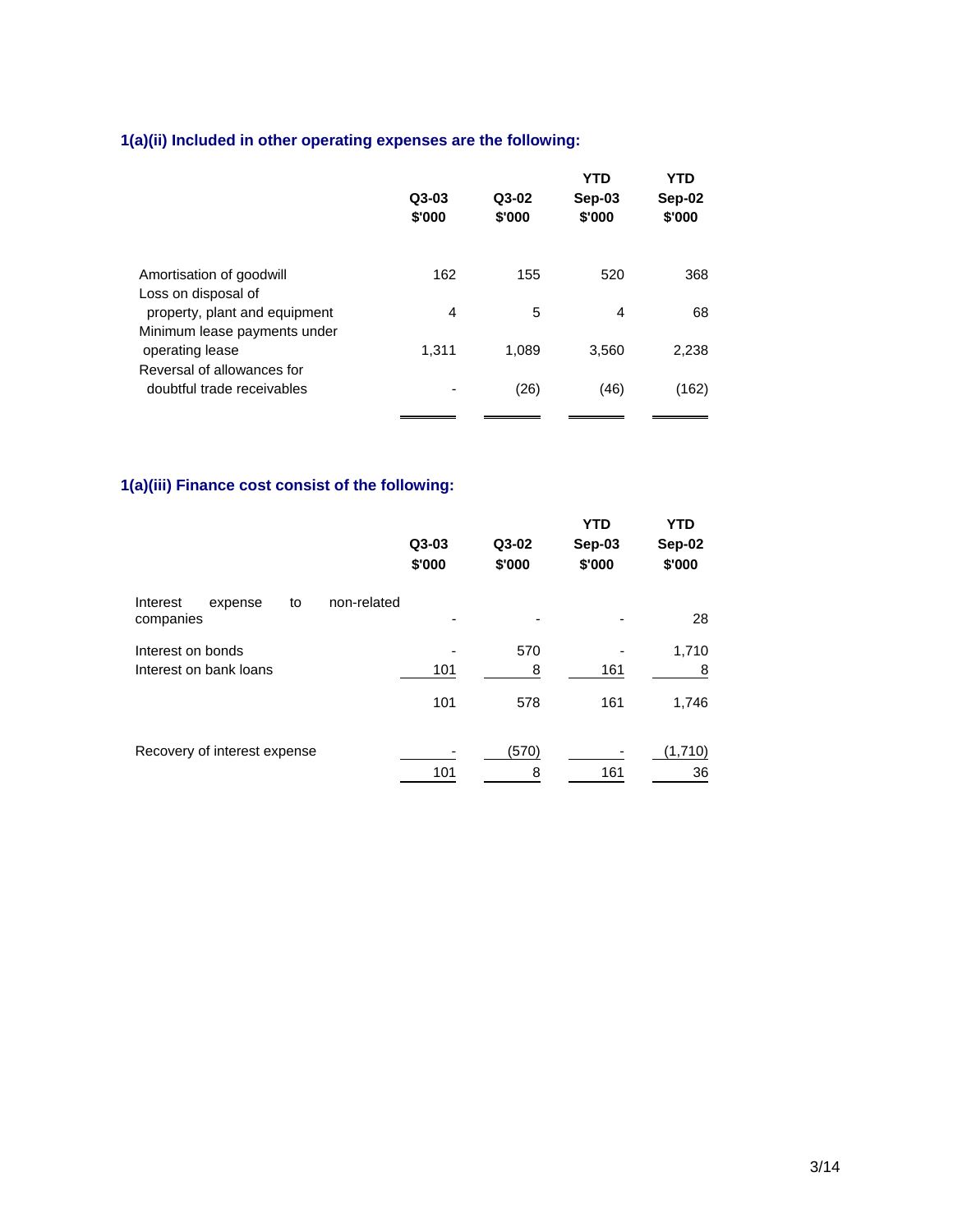#### **1(b)(i) A balance sheet (for the issuer and group), together with a comparative statement as at the end of the immediately preceding financial year**

|                                      |              | Group    |          | Company  |          |
|--------------------------------------|--------------|----------|----------|----------|----------|
| <b>ASSETS</b>                        | <b>Notes</b> | 30/09/03 | 31/12/02 | 30/09/03 | 31/12/02 |
|                                      |              | \$'000   | \$'000   | \$'000   | \$'000   |
| <b>Current assets:</b>               |              |          |          |          |          |
| Cash                                 |              | 28,717   | 6,839    | 20,219   | 2,070    |
| Trade receivables                    | (a)          | 24,094   | 20,788   | 13,265   | 17,976   |
| Other receivables and prepayments    | (b)          | 19,945   | 9,336    | 36,435   | 23,832   |
| Inventories                          | (c)          | 10,844   | 9,621    | 3,822    | 6,295    |
| <b>Total current assets</b>          |              | 83,600   | 46,584   | 73,741   | 50,173   |
| Non-current assets:                  |              |          |          |          |          |
| Investment in subsidiaries           |              |          |          | 23,832   | 13,147   |
| Investment                           |              | 542      |          | 542      |          |
| Property, plant and equipment        |              | 17,953   | 14,139   | 7,136    | 6,493    |
| Club memberships                     |              | 87       | 87       | 87       | 87       |
| Goodwill on purchase of business     |              | 2,114    |          | 1,026    |          |
| Goodwill arising on consolidation    |              | 10,446   | 10,749   |          |          |
| Total non-current assets             |              | 31,142   | 24,975   | 32,623   | 19,727   |
| <b>Total assets</b>                  |              | 114,742  | 71,559   | 106,364  | 69,900   |
| <b>Current liabilities:</b>          |              |          |          |          |          |
| <b>Bank overdrafts</b>               |              |          | 57       |          | 57       |
| Trade payables                       | (d)          | 10,167   | 8,180    | 12,108   | 17,744   |
| Other payables                       | (e)          | 5,962    | 11,612   | 14,718   | 8,889    |
| Income tax payable                   |              | 3,469    | 3,838    | 270      | 1,487    |
| Obligations under finance leases     |              | 37       | 37       |          |          |
| Bank loans                           | (f)          | 11,870   | 4,740    | 9,671    | 4,740    |
| Preference shares                    |              |          | 997      |          | 997      |
| Bonds payable                        |              |          | 19,000   |          | 19,000   |
| <b>Total current liabilities</b>     |              | 31,505   | 48,461   | 36,767   | 52,914   |
| <b>Non-current liabilities:</b>      |              |          |          |          |          |
| Obligations under finance leases     |              | 88       | 182      |          |          |
| Deferred tax                         |              | 740      | 574      | 912      | 712      |
| Total non-current liabilities        |              | 828      | 756      | 912      | 712      |
| Minority Interest                    |              | 498      | 262      |          |          |
| <b>Capital and reserves:</b>         |              |          |          |          |          |
| Issued capital                       |              | 15,829   | 5,000    | 15,829   | 5,000    |
| Capital redemption reserve           |              | 22       | 22       | 22       | 22       |
| Share premium                        |              | 42,186   |          | 42,186   |          |
| Foreign currency translation reserve |              | (719)    | (299)    |          |          |
| Accumulated profits                  |              | 24,593   | 17,357   | 10,648   | 11,252   |
| Total equity                         |              | 81,911   | 22,080   | 68,685   | 16,274   |
| <b>Total liabilities and equity</b>  |              | 114,742  | 71,559   | 106,364  | 69,900   |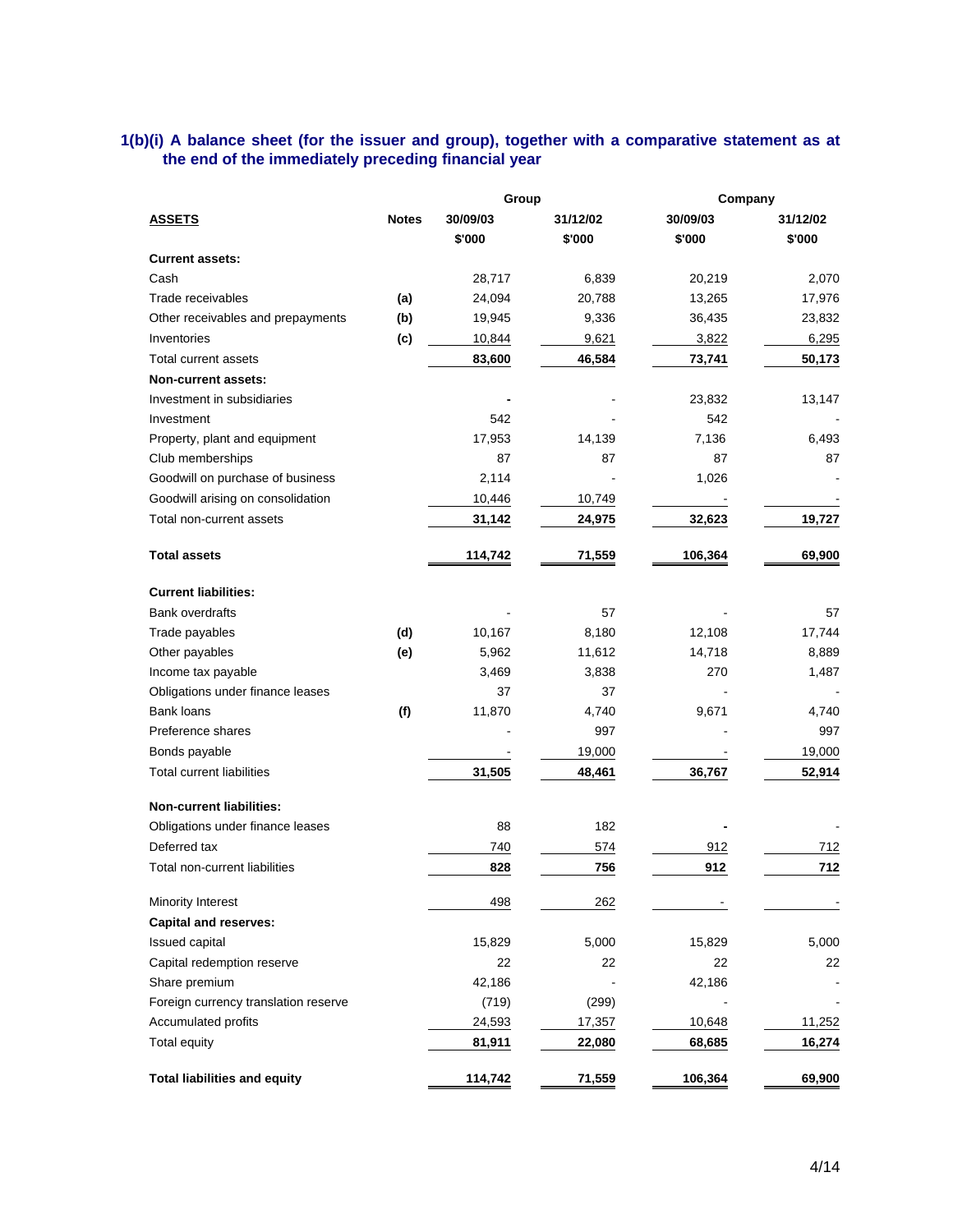#### **Note:**

#### **(a) Trade Receivables**

The trade receivables turnover day is 100 days for the 3rd quarter of 2003 (1st half :103 days) and the trade receivables aging is as follows:

| <b>Trade Receivables Aging</b> |     |     | 1 - 30 Days 31 - 60 Days 61 - 90 Days | Over 90<br>Davs | Total |
|--------------------------------|-----|-----|---------------------------------------|-----------------|-------|
| As at 30 September 2003        | 59% | 14% | 7%                                    | <b>20%</b>      | 100%  |
| As at 30 June 2003             | 61% | 13% | 14%                                   | 12%             | 100%  |
| As at 31 March 2003            | 49% | 18% | 8%                                    | 25%             | 100%  |

Included in trade receivables of the Group as at 30 September 2003 are third party logistics (3PL) receivables amounting to \$3.2 million.

#### **(b) Other Receivables and Prepayments**

Included in other receivables are recoverables from certain repair management activities amounting to \$6.6 million. Apart from the above, other receivables includes deposits for rental and utilities (\$1.4 million), deposits for purchase of investments and assets (\$3.9 million) and prepayments (\$0.8 million).

#### **(c) Inventories**

Included in inventories of the Group are third party logistics (3PL) stocks amounting to \$2.6 million.

#### **(d) Trade Payable**

Trade payable turnover day is 115 days for the third quarter of 2003. ( $1<sup>st</sup>$  half 94 days)

#### **(e) Other Payable**

Other payable decreases mainly due to reversal of accrued loan interest on bond payable and payment of deferred purchase consideration on acquisition of a subsidiary.

#### **(f) Bank Loans**

The bank loans of the Group are drawn down for the following:

|                                              | \$'000 |
|----------------------------------------------|--------|
| Investment in PRC                            | 2.112  |
| 3PL and certain repair management activities | 9.758  |
| Total                                        | 11.870 |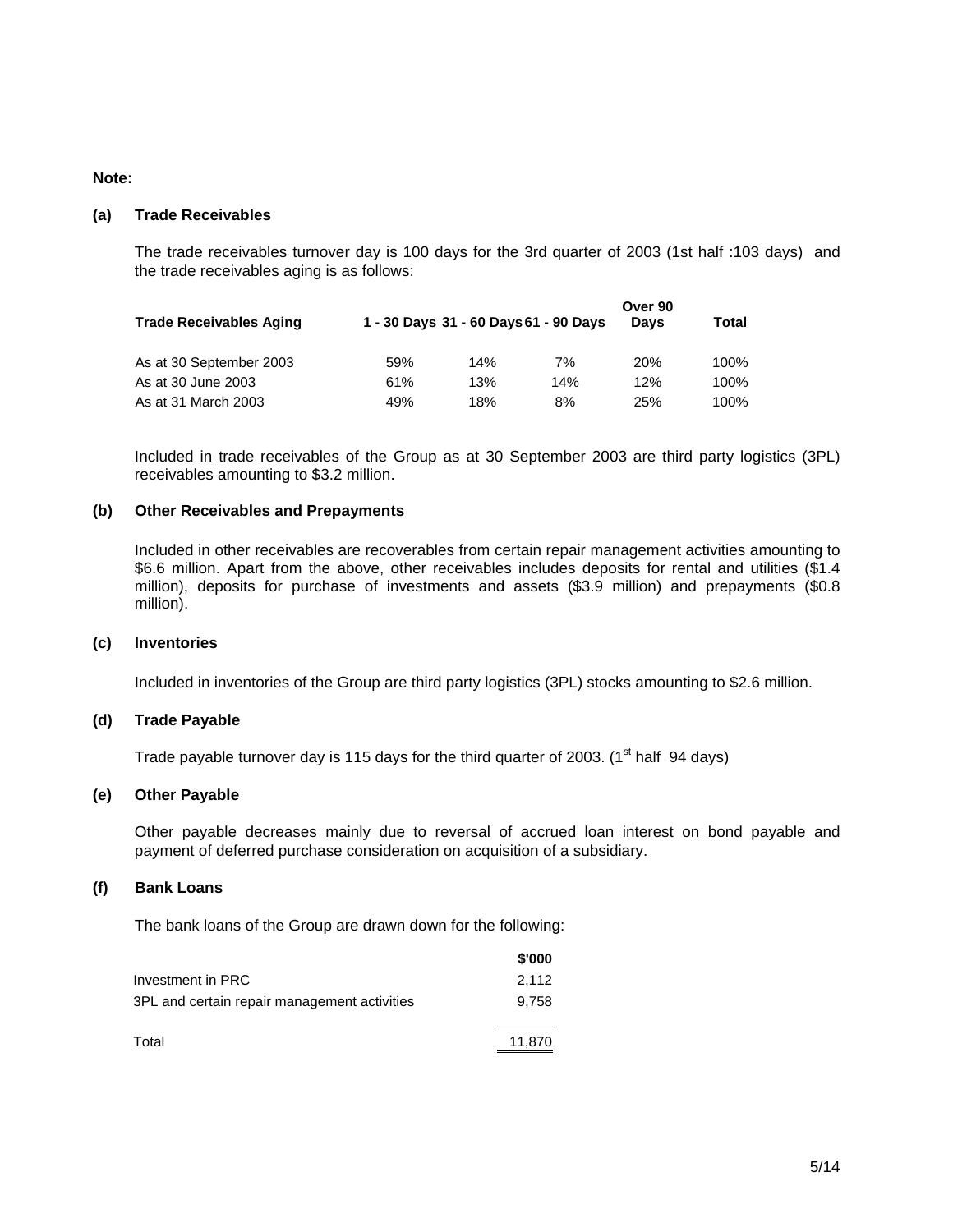#### **1(b)(ii) Aggregate amount of group's borrowings and debt securities**

#### **Amount repayable in one year or less, or on demand**

| As at 30 September 2003 |                    |                  | As at 31 December 2002 |
|-------------------------|--------------------|------------------|------------------------|
| Secured (\$'000)        | Unsecured (\$'000) | Secured (\$'000) | Unsecured (\$'000)     |
| 6.417                   | 5.490              | 4.834            | 19.997                 |

#### **Amount repayable after one year**

| As at 30 September 2003 |                    |                  | As at 31 December 2002 |
|-------------------------|--------------------|------------------|------------------------|
| Secured (\$'000)        | Unsecured (\$'000) | Secured (\$'000) | Unsecured (\$'000)     |
| 88                      | Nil                | 182              | Nil                    |

#### **Details of collateral**

The bank loans amounting to \$6,380,000 (31 December 2002: \$4,740,000) of the Group are secured by fixed deposits of \$4,970,000, certain inventories and receivables of the Group.

Finance lease is secured by the fixed assets acquired under the lease arrangement.

The unsecured group borrowings as at 31 December 2002 consist of \$19,000,000 redeemable convertible bonds and \$997,000 convertible redeemable preference shares which have been converted into ordinary shares of the Company in 2003.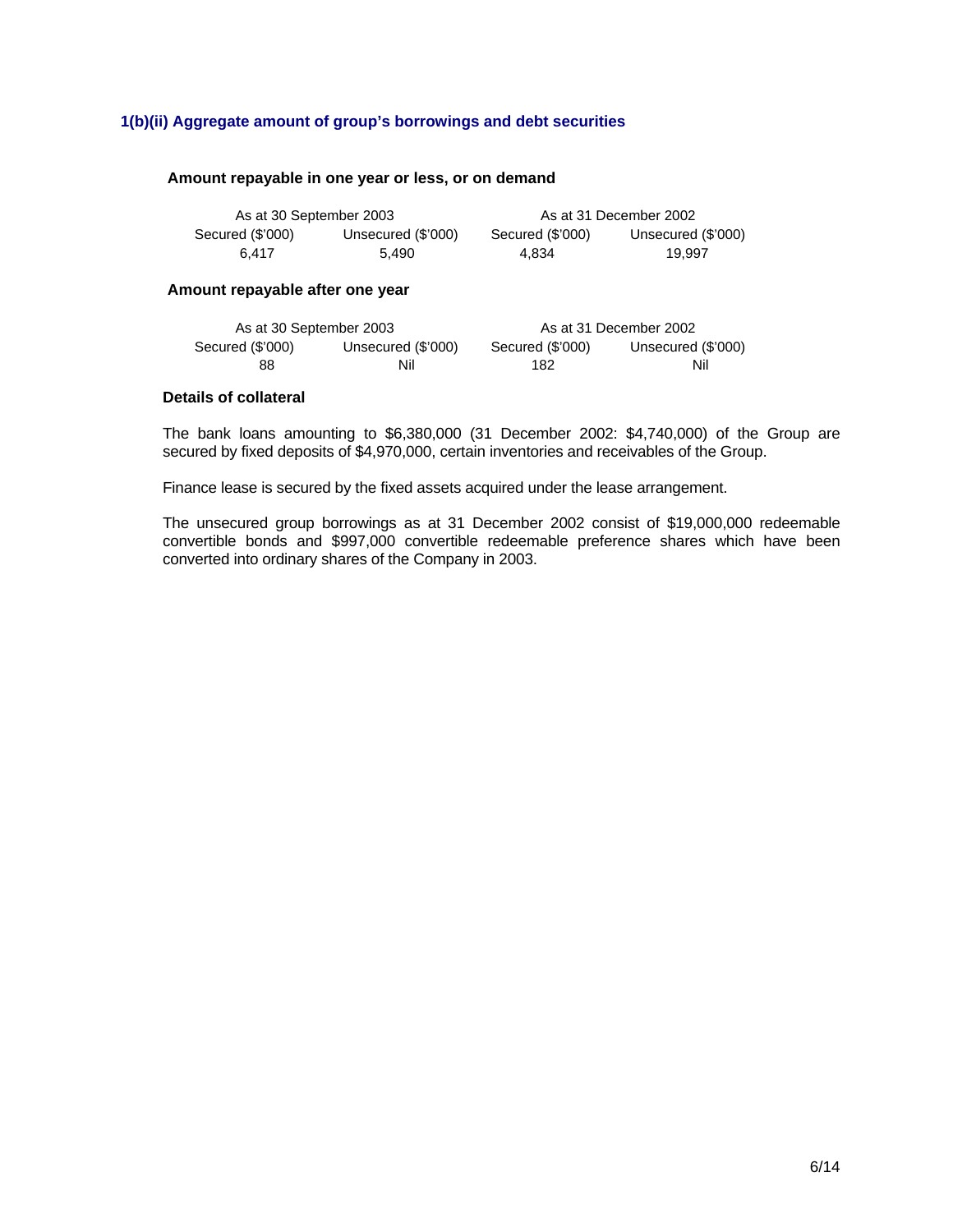#### **1(c) A cash flow statement (for the group), together with a comparative statement for the corresponding period of the immediately preceding financial year**

|                                                            | <b>Note</b> | Q3-03<br>\$'000 | Q3-02<br>\$'000 | YTD<br>Sep-03<br>\$'000 | YTD<br>Sep-02<br>\$'000 |
|------------------------------------------------------------|-------------|-----------------|-----------------|-------------------------|-------------------------|
| Cash flows from operating activities:                      |             |                 |                 |                         |                         |
| Profit before income tax                                   |             | 6,030           | 3,492           | 15,104                  | 10,815                  |
| Adjustments for:                                           |             |                 |                 |                         |                         |
| Depreciation expense                                       |             | 666             | 508             | 1,838                   | 1,480                   |
| Interest expense                                           |             | 101             | 8               | 161                     | 36                      |
| Interest income                                            |             | (44)            |                 | (119)                   | (157)                   |
| Loss / (Gain) on disposal of property, plant               |             |                 |                 |                         |                         |
| and equipment                                              |             |                 | 5               | (4)                     | 68                      |
| Property, plant and equipment written off                  |             |                 |                 | 19                      |                         |
| Amortisation of goodwill                                   |             | 162             | 155             | 520                     | 368                     |
| Operating profit before working capital changes            |             | 6,915           | 4,168           | 17,519                  | 12,610                  |
| Trade receivables                                          | (a)         | (1,527)         | 939             | (3,306)                 | (2,514)                 |
| Other receivables and prepaid expenses                     | (a)         | (7, 295)        | (2, 355)        | (6, 644)                | (5,238)                 |
| Inventories                                                | (a)         | (184)           | (135)           | (1,223)                 | (2,705)                 |
| Trade payables                                             |             | 1,998           | (1,640)         | 1,987                   | 912                     |
| Other payables                                             |             | 2,297           | (710)           | (1,718)                 | (739)                   |
| Cash generated from operations                             |             | 2,204           | 267             | 6,615                   | 2,326                   |
| Interest received                                          |             | 44              |                 | 119                     | 157                     |
| Income tax refund/ (paid)                                  |             | 128             | (173)           | (2, 475)                | (480)                   |
| Net cash from operating activities                         | (a)         | 2,376           | 94              | 4,259                   | 2,003                   |
| Cash flows from investing activities:                      |             |                 |                 |                         |                         |
| Purchase of property, plant and equipment                  |             | (1,096)         | (1, 415)        | (5,667)                 | (5,838)                 |
| Proceeds from disposal of property, plant<br>and equipment |             |                 |                 | 4                       | 163                     |
| Deposits for purchase of assets and investments            | (b)         | (1,426)         |                 | (3,884)                 |                         |
| Purchase of business                                       | (b)         |                 |                 | (2,403)                 |                         |
| Purchase of investments                                    |             | (500)           |                 | (542)                   |                         |
| Payment for deferred purchase consideration                |             |                 | (1,029)         | (3,932)                 | (1,878)                 |
| Net cash used in investing activities                      |             | (3,022)         | (2, 444)        | (16, 424)               | (7, 553)                |
| Cash flows from financing activities:                      |             |                 |                 |                         |                         |
| Proceeds from issuing shares net of                        |             |                 |                 |                         |                         |
| share issue expenses                                       |             | 20              |                 | 27,427                  |                         |
| Proceed from issuing shares to minority                    |             |                 |                 |                         |                         |
| shareholders                                               |             |                 |                 | 219                     |                         |
| Interest paid                                              |             | (101)           | (8)             | (161)                   | (36)                    |
| (Decrease) / Increase in finance lease                     |             | (17)            | 160             | (95)                    | (53)                    |
| Proceeds from bank loans                                   | (a)         | 3,485           | 350             | 7,130                   | 2,600                   |
| Net cash from financing activities                         |             | 3,387           | 502             | 34,520                  | 2,511                   |
| Net effect of exchange rate changes in                     |             |                 |                 |                         |                         |
| consolidating subsidiaries                                 |             | (899)           | 336             | (420)                   | 107                     |
| Net increase/(decrease) in cash                            |             | 1,842           | (1, 512)        | 21,935                  | (2,932)                 |
| Balance at beginning of period/ year                       |             | 26,875          | 8,316           | 6,782                   | 9,736                   |
| Balance at end of period/year                              | (d)         | 28,717          | 6,804           | 28,717                  | 6,804                   |
|                                                            |             |                 |                 |                         |                         |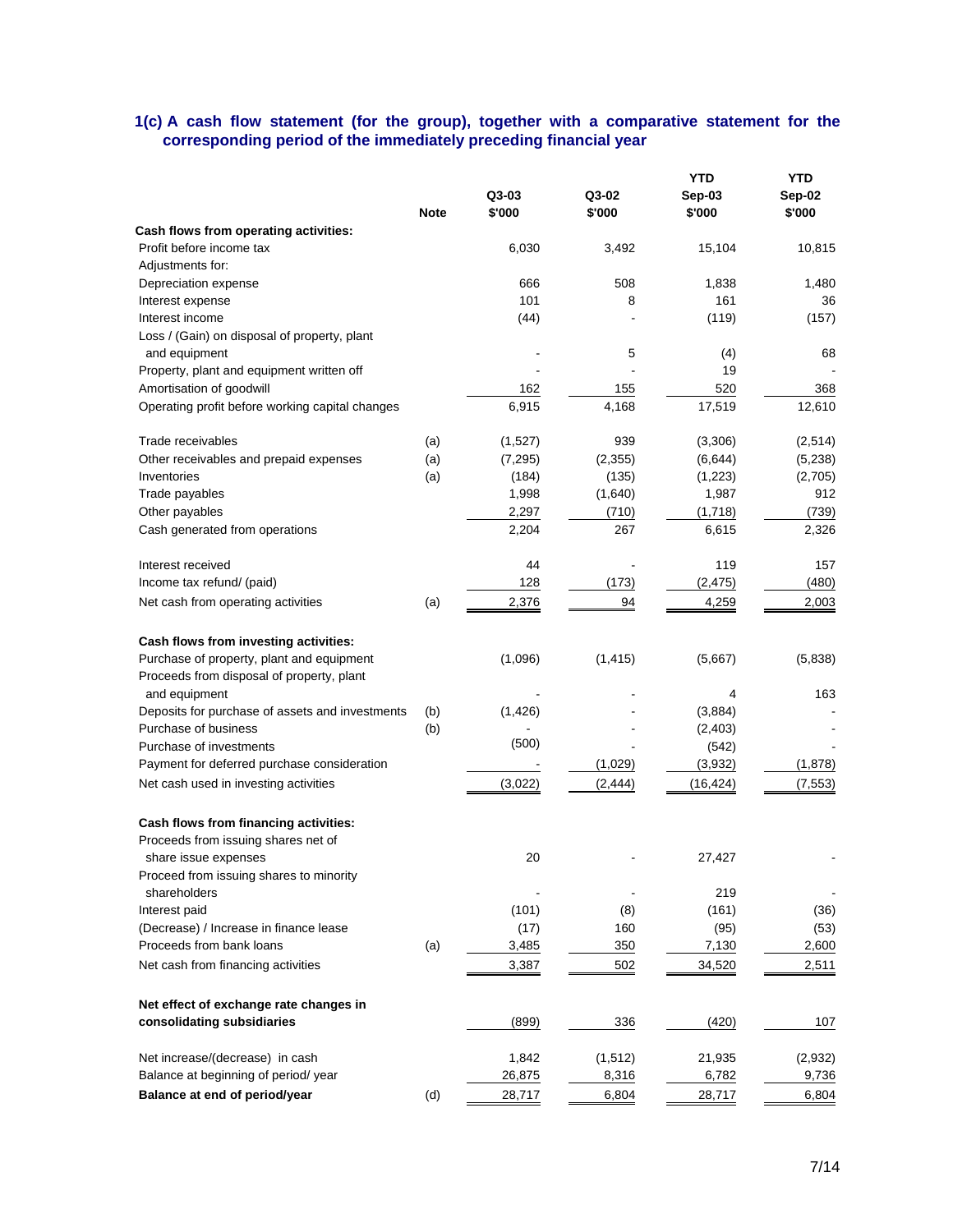## **Note**

(a)

Included in the cash flow from operating activities for the 9 months ended 30 September 2003 are the following working capital changes:

|                                                                     | \$'000 |
|---------------------------------------------------------------------|--------|
| Trade receivables arising from 3PL                                  | 3,207  |
| Other receivables arising from certain repair management activities | 6.569  |
| Stocks for 3PL operations                                           | 2.564  |
|                                                                     | 12.340 |

The net cash flow from operating activities would have been as follows without the above activities that are financed by loan.

|                                                                     | $Q1-03$ | $Q2-03$ | $Q3-03$ | <b>YTD</b><br>Sep-03 |
|---------------------------------------------------------------------|---------|---------|---------|----------------------|
| Net cash from operating activities<br>(per cash flow statement)     | 3,037   | (1,214) | 2.376   | 4,259                |
| Loan undertaken for 3PL<br>and certain repair management activities | 1.126   | 4.759   | 3.873   | 9,758                |
| Adjusted net cash from operating activities                         | 4,163   | 3.545   | 6,249   | 14.017               |

#### (b)

This relates to the purchase of business in China.

(c)

Cash as at the end of financial period included in the consolidated cash flow statement comprise of cash and bank balances.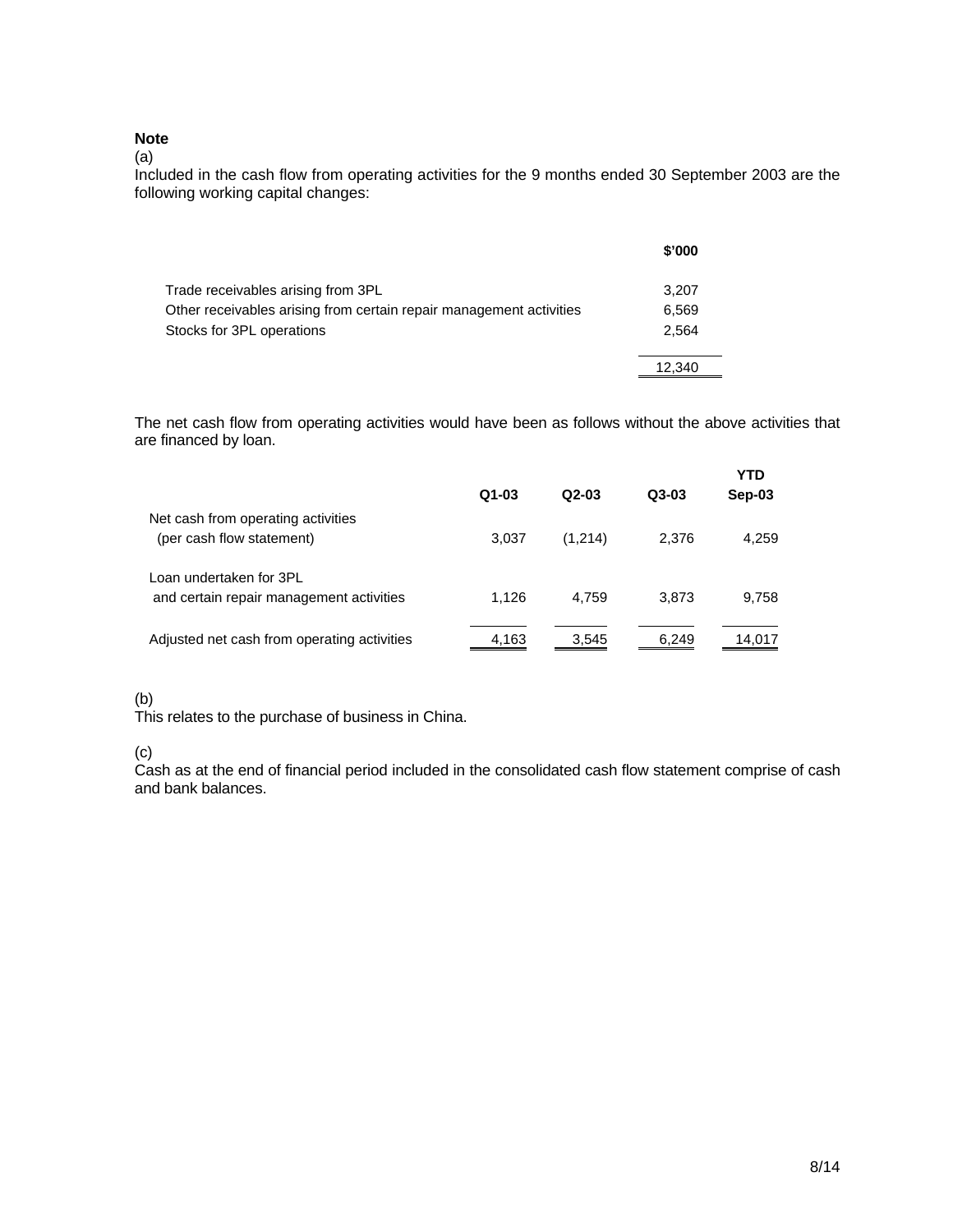## **1(d)(i) A statement (for the issuer and group) showing either (i) all changes in equity or (ii) changes in equity other than those arising from capitalisation issues and distributions to shareholders, together with a comparative statement for the corresponding period of the immediately preceding financial year**

|                                            | <b>Issued</b>      |            |              | Foreign     |             |          |
|--------------------------------------------|--------------------|------------|--------------|-------------|-------------|----------|
|                                            | Capital<br>capital |            |              | currency    |             |          |
|                                            | (ordinary          | redemption | <b>Share</b> | translation | Accumulated |          |
|                                            | shares)            | reserve    | Premium      | reserve     | profits     | Total    |
|                                            | \$'000             | \$'000     | \$'000       | \$'000      | \$'000      | \$'000   |
| Group (9 months Ended September 2002)      |                    |            |              |             |             |          |
| Balance at January 1, 2002                 | 5,000              |            |              | 227         | 5,638       | 10,865   |
| Net profit for the period                  |                    |            |              |             | 8,771       | 8,771    |
| Foreign currency translation               |                    |            |              | 139         |             | 139      |
| Balance at September 30, 2002              | 5,000              |            |              | 366         | 14,409      | 19,775   |
| Group (9 months Ended September 2003)      |                    |            |              |             |             |          |
| Balance at January 1, 2003                 | 5,000              | 22         |              | (299)       | 17,357      | 22,080   |
| Allotment and issue of new ordinary shares |                    |            |              |             |             |          |
| Pursuant to pre-invitation ESOS            | 799                |            | 4,201        |             |             | 5,000    |
| Conversion of redeemable preference shares | 823                |            | 174          |             |             | 997      |
| Conversion of redeemable convertible bond  | 1,366              |            | 17,634       |             |             | 19,000   |
| Bonus issue                                | 5,591              |            |              |             | (5, 591)    |          |
| Public issue                               | 2,250              |            | 22,050       |             |             | 24,300   |
| IPO expenses                               |                    |            | (1, 873)     |             |             | (1, 873) |
| Net profit for the period                  |                    |            |              |             | 12,827      | 12,827   |
| Foreign currency translation               |                    |            |              | (420)       |             | (420)    |
| Balance at September 30, 2003              | 15,829             | 22         | 42,186       | (719)       | 24,593      | 81,911   |
| Company (9 months Ended September 2002)    |                    |            |              |             |             |          |
| Balance at January 1, 2002                 | 5,000              |            |              |             | 1,983       | 6,983    |
| Net profit for the period                  |                    |            |              |             | 7,800       | 7,800    |
| Balance at September 30, 2002              | 5,000              |            |              |             | 9,783       | 14,783   |
| Company (9 months Ended September 2003)    |                    |            |              |             |             |          |
| Balance at January 1, 2003                 | 5,000              | 22         |              |             | 11,252      | 16,274   |
| Allotment and issue of new ordinary shares |                    |            |              |             |             |          |
| Pursuant to pre-invitation ESOS            | 799                |            | 4,201        |             |             | 5,000    |
| Conversion of redeemable preference shares | 823                |            | 174          |             |             | 997      |
| Conversion of redeemable convertible bond  | 1,366              |            | 17,634       |             |             | 19,000   |
| Bonus issue                                | 5,591              |            |              |             | (5, 591)    |          |
| Public issue                               | 2,250              |            | 22,050       |             |             | 24,300   |
| IPO expenses                               |                    |            | (1, 873)     |             |             | (1, 873) |
| Net profit for the period                  |                    |            |              |             | 4,987       | 4,987    |
| Balance at September 30, 2003              | 15,829             | 22         | 42,186       |             | 10,648      | 68,685   |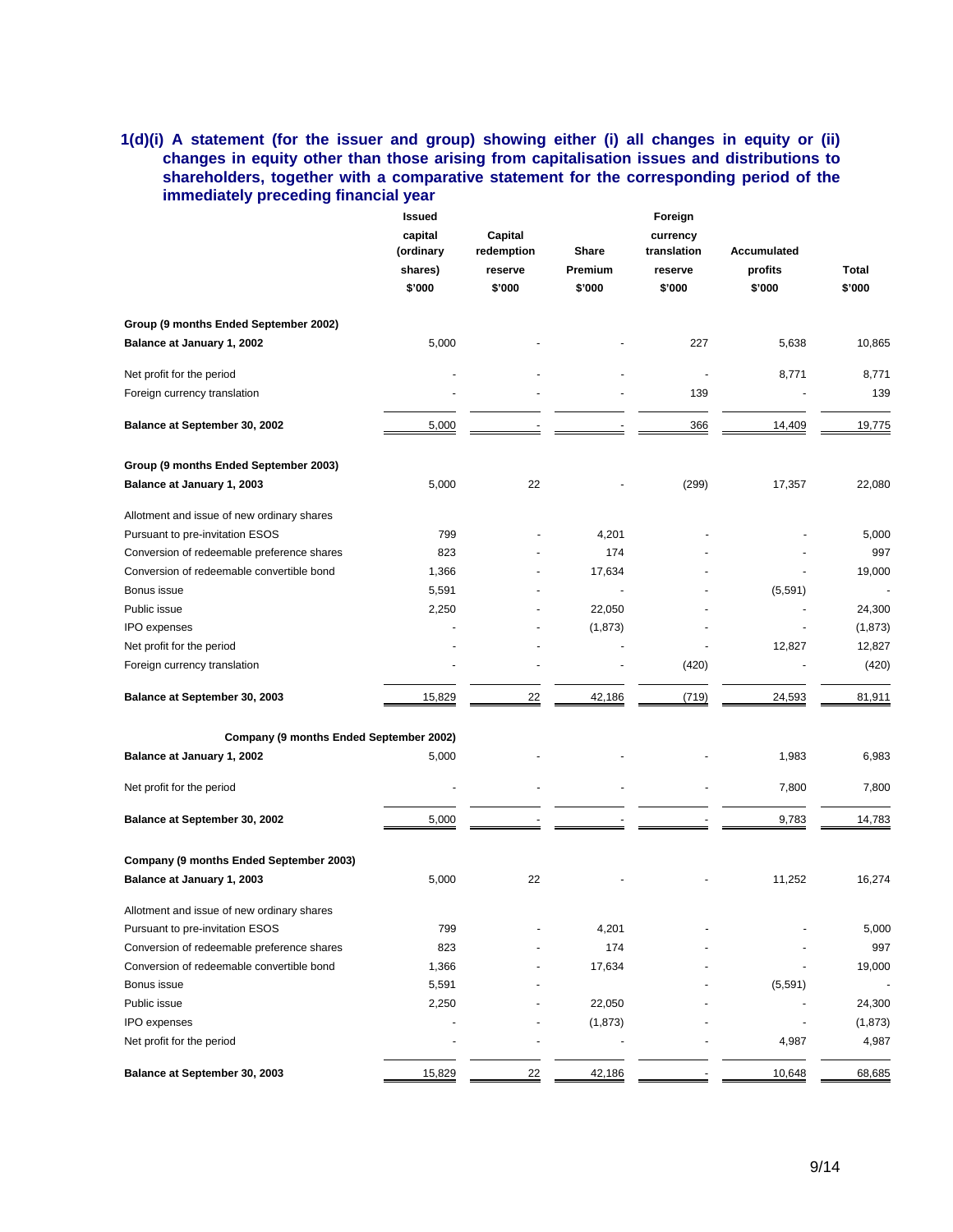**1(d)(ii) Details of any changes in the company's share capital arising from rights issue, bonus issue, share buy-backs, exercise of share options or warrants, conversion of other issues of equity securities, issue of shares for cash or as consideration for acquisition or for any other purpose since the end of the previous period reported on. State also the number of shares that may be issued on conversion of all the outstanding convertibles as at the end of the current financial period reported on and as at the end of the corresponding period of the immediately preceding financial year** 

Please refer to note 1(d)(i) for movement in share capital and reserve.

The ACCS Share Option Scheme 2003 (the "Scheme") was approved and adopted by members at Extraordinary General Meeting held on 13 January 2003. On 17 September 2003, pursuant to the terms of the Scheme, 9,420,000 share options were granted to and accepted by employees of the Group. The price at which a participant of the Scheme shall subscribe for each share upon the exercise of an option is S\$0.60 and is determined based on the average closing prices of the shares for each of the last five market days immediately preceding the date of grant of the options ("Date of Grant"). The vesting period of the options commences on the date not earlier than the first anniversary of the Date of Grant and expires on the tenth anniversary of the Date of Grant.

**2. Whether the figures have been audited, or reviewed and in accordance with which standard (e.g. the Singapore Standard on Auditing 910 (Engagements to Review Financial Statements), or an equivalent standard)** 

The figures have not been audited or reviewed by our auditors.

**3. Where the figures have been audited or reviewed, the auditors' report (including any qualifications or emphasis of matter)** 

Not applicable

**4. Whether the same accounting policies and methods of computation as in the issuer's most recently audited annual financial statements have been applied.** 

Applied consistently

**5. If there are any changes in the accounting policies and methods of computation, including any required by an accounting standard, what has changed, as well as the reasons for, and the effect of, the change** 

Not applicable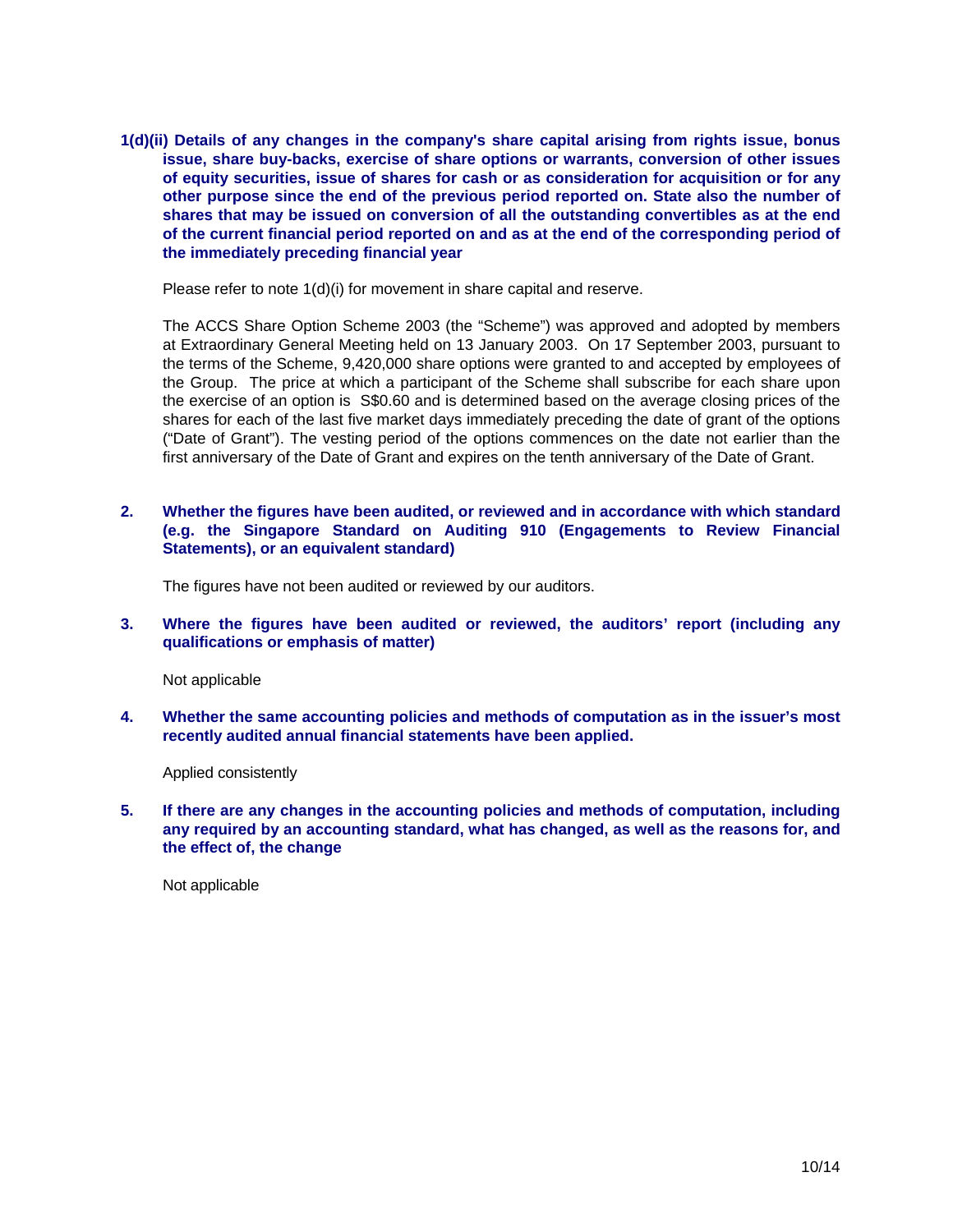#### **6. Earnings per ordinary share (EPS) of the group for the current period reported on and the corresponding period of the immediately preceding financial year, after deducting any provision for preference dividends**

|                                                                        | $Q3-03$     | $Q3-02$     | YTD<br>Sep-03 | YTD<br>Sep-02 |
|------------------------------------------------------------------------|-------------|-------------|---------------|---------------|
| EPS (based on consolidated net profit<br>attributable to shareholders) |             |             |               |               |
| - basic                                                                | 0.8 cents   | $0.6$ cents | 2.1 cents     | 1.6 cents     |
| - fully diluted                                                        | $0.8$ cents | $0.6$ cents | 2.1 cents     | 1.6 cents     |

Basic earnings per ordinary share is computed based on the weighted average number of shares in issue during the period of 609,184,218 (30 September 2002: pre invitation share capital of 543,162,320 shares) of \$0.025 each.

Fully diluted earnings per ordinary share is computed based on the weighted average number of shares during the period adjusted for the effect of all dilutive potential ordinary shares of 610,239,774 (30 September 2002: pre invitational share capital of 543,162,320 ) of \$0.025 each

#### **7. Net asset value (for the issuer and group) per ordinary share based on issued share capital of the issuer at the end of the (a) current period reported on and (b) immediately preceding financial year**

|                                 |           | Group      |           | Company    |
|---------------------------------|-----------|------------|-----------|------------|
|                                 | 30-Sep-03 | 31-Dec-02  | 30-Sep-03 | 31-Dec-02  |
| Net Tangible Assets Value (NTA) |           |            |           |            |
|                                 | 10.95     |            | 10.68     |            |
| per share                       | cents     | 3.33 cents | cents     | 4.79 cents |

For comparative purposes, NTA for the Group and the Company have been computed based on the net assets of the Group and the Company less goodwill arising on consolidation and purchase of business.

The NTA per Share as at 30 September 2003 has been calculated based on post invitation share capital of 633,162,320 ordinary shares of \$0.025 each. The NTA per share for 31 December 2002 has been calculated based on the equivalent share capital of 340,000,000 shares which is derived from 5,000,000 ordinary shares of \$1.00 each as at 31 December 2002 and as adjusted for the bonus share issue of 0.7 ordinary share for every one ordinary share of \$1.00 each and the subdivision of one ordinary share of \$1.00 each into 40 Shares each thereon.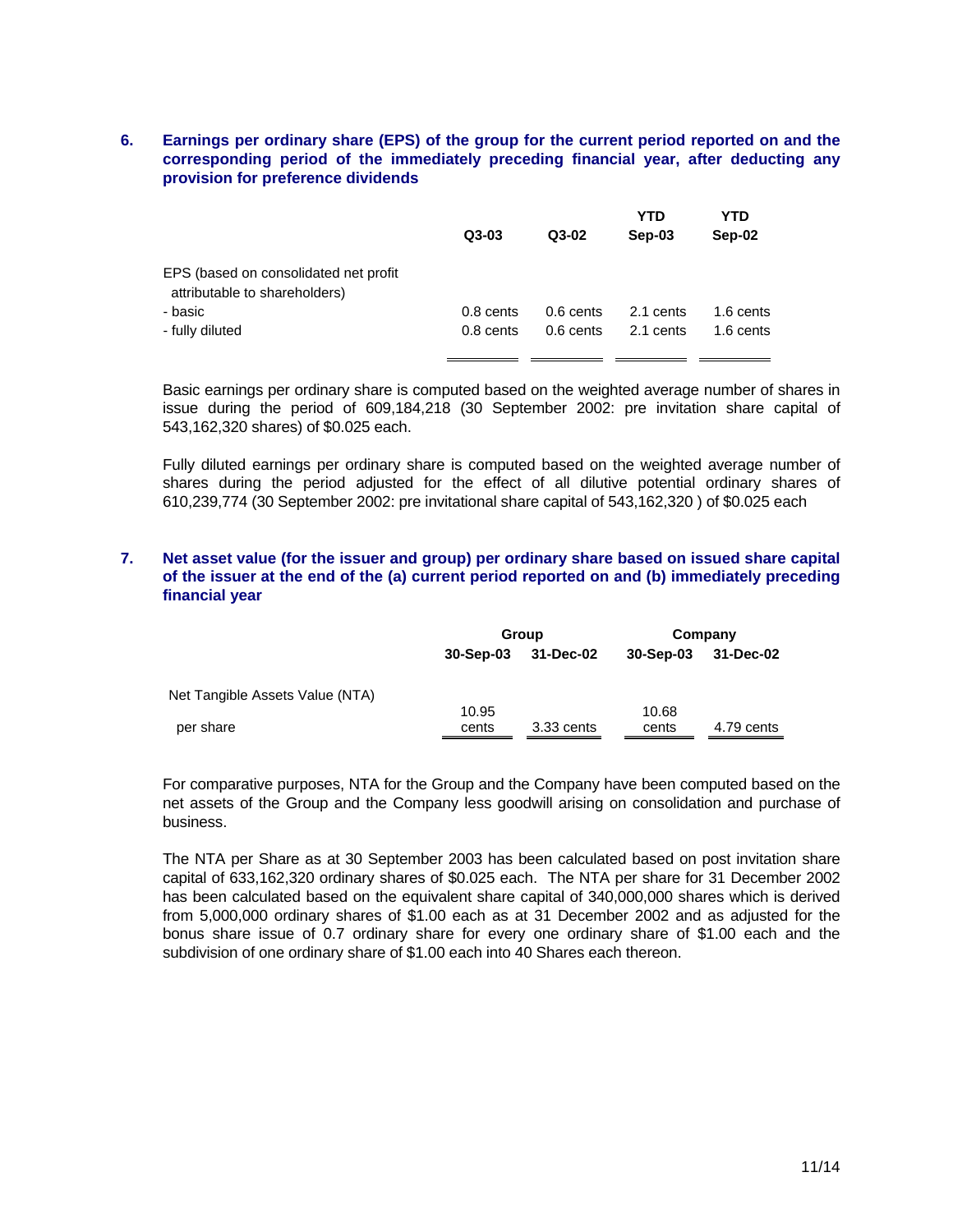**8. A review of the performance of the group, to the extent necessary for a reasonable understanding of the group's business. The review must discuss any significant factors that affected the turnover, costs, and earnings of the group for the current financial period reported on, including (where applicable) seasonal or cyclical factors. It must also discuss any material factors that affected the cash flow, working capital, assets or liabilities of the group during the current financial period reported on** 

#### **Revenue**

The increase in revenue for the 9-month period ended 30 September 2003 as compared to the 9 month period ended 30 September 2002 was mainly attributable to an increase in the volume of business, more 3PL activities undertaken and also revenue from the repair management activities. The Group's total network as at 30 September 2003 comprises 160 service centres and 168 repair management centres compared to 82 service centres and 110 repair management centres as at 30 September 2002.

#### **Profit after Income Tax**

The Group's profit after income tax for the 9-month period ended 30 September 2003 as compared to the 9-month period ended 30 September 2002 has increased by 45% mainly due to the increase in revenue as explained above. Apart from that, the increase is also due to higher other operating income from royalty, management and corporate advisory fee and foreign currency exchange adjustment gain.

#### **Cash Flows**

The net increase in the cash and cash equivalent for the 9-month period ended 30 September 2003 is mainly due to proceeds received from IPO less payments for investments, purchase of business, deposits made for investments and additional capital expenditure resulting from the setup of new service centres.

#### **9. Where a forecast, or a prospect statement, has been previously disclosed to shareholders, any variance between it and the actual results**

No significant variance is expected.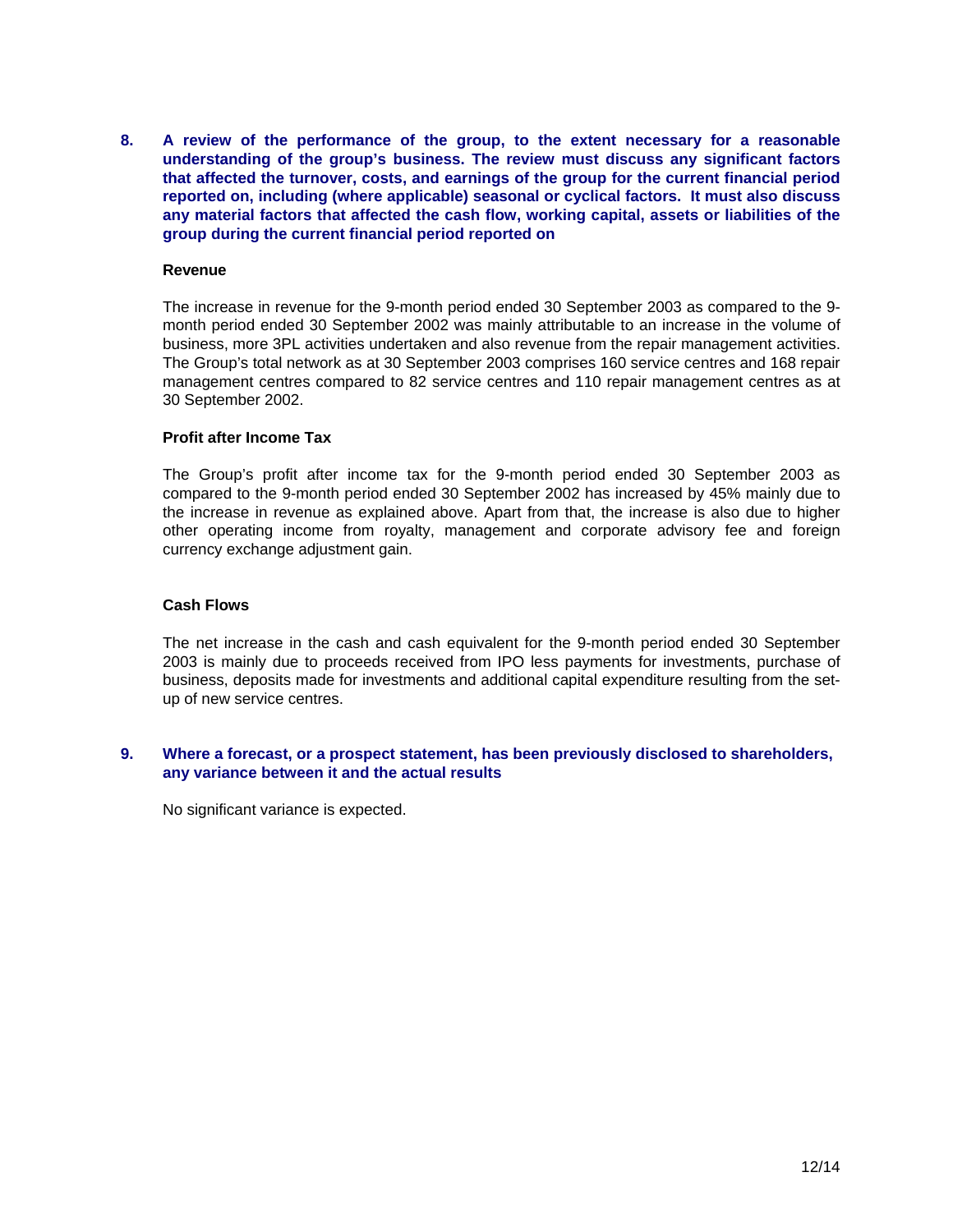#### **10. A commentary at the date of the announcement of the competitive conditions of the industry in which the group operates and any known factors or events that may affect the group in the next reporting period and the next 12 months**

In the third quarter of 2003, the Group's regional network continued to expand from 145 service centres as at 30 June 2003 (in 93 physical locations) to 160 service centres (in 103 physical locations) as at 30 September 2003.

|                                  | As at 30 September 2003 | As at 30 June 2003 |
|----------------------------------|-------------------------|--------------------|
| <b>Brands</b>                    | 21                      | 21                 |
| <b>Service Centres</b>           | 160                     | 145                |
| <b>Repair Management Centres</b> | 168                     | 168                |
| <b>Countries/Territories</b>     | 14                      | 14                 |
| <b>Cities</b>                    | 42                      | 40                 |
| <b>Staff</b>                     | 1,126                   | 1.075              |

The Group is actively implementing the projects that it had secured to-date, in particular,

- (i) the refurbishment projects that it had clinched in September 2003 with several mobile phone distributors in the region. To-date, the volume handled by the Group for the refurbishment projects is approximately 25,000 units per month for September and October 2003.
- (ii) the venture into the AMS market in India. The Group is finalizing the proposed acquisition of UCom and is working closely with Motorola to set up an AMS network for Motorola's GSM and CDMA mobile phones in India.
- (iii) the expansion of network in Australia. The Group is finalizing the acquisition of Mobilefonerepair.com and is working closely with Nokia to set up a nationwide AMS network in Australia.

The Directors continue to see a trend of consolidation in the fragmented AMS industry in the region and believe that the Group, with its track record and its regional network in 14 countries, is well positioned to benefit from the current trend and remain optimistic of the Group's prospects in the next reporting period.